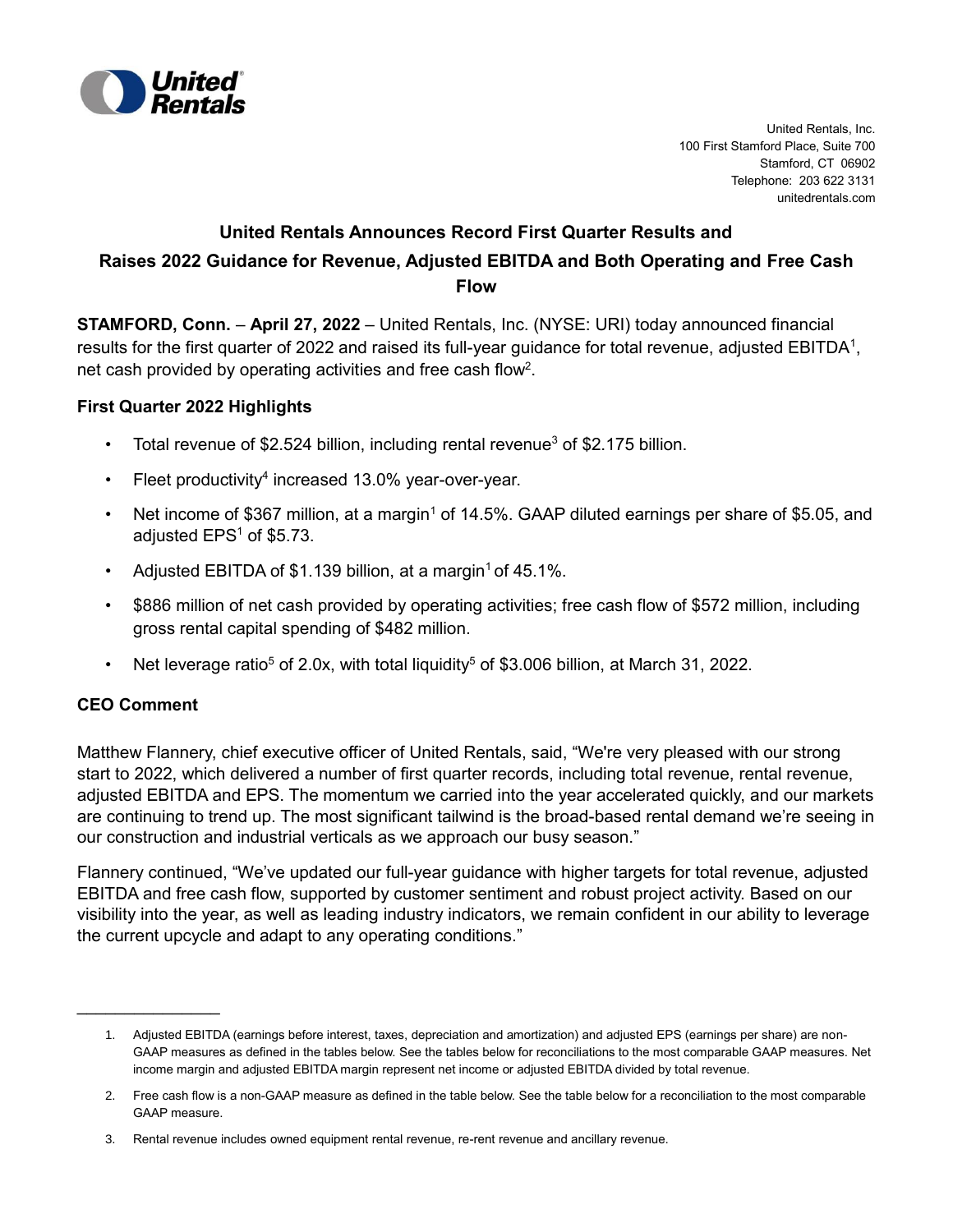- 4. Fleet productivity reflects the combined impact of changes in rental rates, time utilization and mix on owned equipment rental revenue. See the table below for more information.
- 5. The net leverage ratio reflects net debt (total debt less cash and cash equivalents) divided by adjusted EBITDA for the trailing 12 months. Total liquidity reflects cash and cash equivalents plus availability under the asset-based revolving credit facility ("ABL facility") and the accounts receivable securitization facility.

# **Updated 2022 Outlook**

The company has updated its 2022 outlook as shown below.

| <b>Current Outlook</b>                                                                          | <b>Prior Outlook</b>                                                                            |
|-------------------------------------------------------------------------------------------------|-------------------------------------------------------------------------------------------------|
| \$11.1 billion to \$11.5 billion                                                                | \$10.65 billion to \$11.05 billion                                                              |
| \$5.2 billion to \$5.4 billion                                                                  | \$4.95 billion to \$5.15 billion                                                                |
| \$1.85 billion to \$2.05 billion,<br>after gross purchases of \$2.9<br>billion to \$3.1 billion | \$1.85 billion to \$2.05 billion, after<br>gross purchases of \$2.9 billion to<br>\$3.1 billion |
| \$3.7 billion to \$4.1 billion                                                                  | \$3.5 billion to \$3.9 billion                                                                  |
| \$1.7 billion to \$1.9 billion                                                                  | \$1.5 billion to \$1.7 billion                                                                  |
|                                                                                                 |                                                                                                 |

## **Summary of First Quarter 2022 Financial Results**

- *•* **Rental revenue** for the quarter was \$2.175 billion, reflecting an increase of 30.5% year-over-year, and establishing a first quarter record. The increase reflects the continuing recovery of activity broadly across the end-markets served by the company, as well as increased rental fleet at original equipment cost ("OEC"). Year-over-year, fleet productivity increased 13.0% while average OEC, including the impact of the May 2021 acquisition of General Finance Corporation ("General Finance"), increased 16.4%.
- **Used equipment sales** in the quarter decreased 21.0% year-over-year. These sales generated \$211 million of proceeds at a GAAP gross margin of 55.0% and an adjusted gross margin<sup>7</sup> of 57.8%; this compares with \$267 million at a GAAP gross margin of 38.6% and an adjusted gross margin of 42.7% for the same period last year. The gross margin increases were primarily due to higher pricing, which rose sequentially for the sixth consecutive quarter and reflected proceeds at strong OEC recovery levels.
- **• Net income** for the quarter increased 80.8% year-over-year to a first quarter record of \$367 million, while net income margin increased 460 basis points to 14.5%, which was also a first quarter record. The improvements primarily reflected higher gross margins from rental revenue and used equipment sales, and decreased net interest expense primarily due to a reduction in the average cost of debt, partially offset by higher income tax expense as a percentage of revenue. While income tax expense increased \$44 million, or 61%, year-over-year, the effective income tax rate decreased 220 basis points to 24.0%.
- **• Adjusted EBITDA** for the quarter increased 30.5% year-over-year to a first quarter record of \$1.139 billion, while adjusted EBITDA margin increased 270 basis points to 45.1%. The increase in adjusted EBITDA margin primarily reflected a 120 basis point increase in rental margin (excluding depreciation), largely due to better fixed cost absorption on higher revenue, and a 15.1 percentage point increase in adjusted gross margin from used equipment sales, which primarily reflected improved pricing.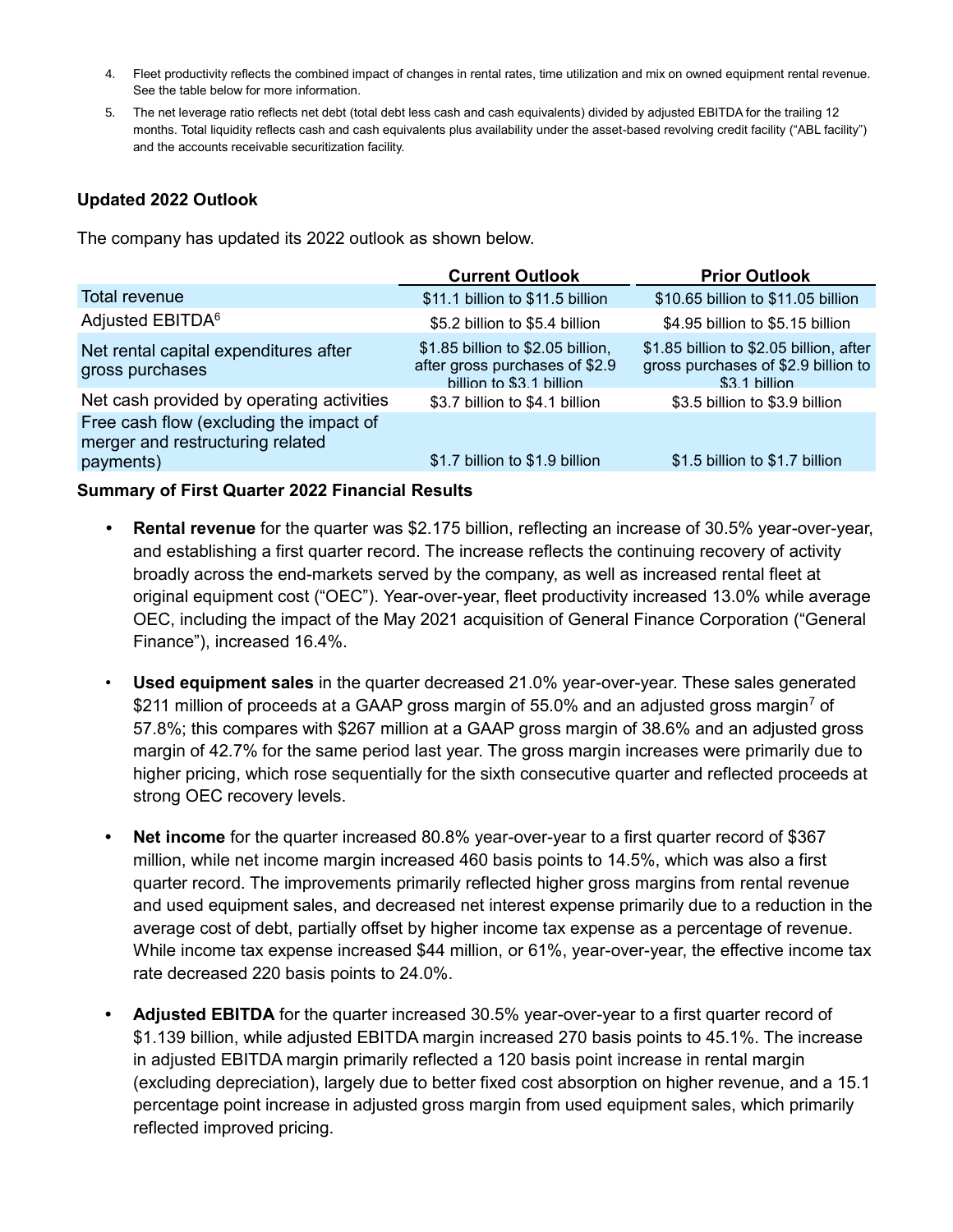- 7. Used equipment sales adjusted gross margin excludes the impact of the fair value mark-up of fleet acquired in certain major acquisitions that was subsequently sold, as explained further in the tables below.
- *•* **General rentals segment** had a 25.1% year-over-year increase in rental revenue to a first quarter record of \$1.593 billion. Rental gross margin increased by 380 basis points to 36.1%, primarily due to better fixed cost absorption on higher revenue.
- *•* **Specialty rentals segment** rental revenue increased 47.7% year-over-year, including the impact of the May 2021 acquisition of General Finance, to a first quarter record of \$582 million. On a pro forma basis, including the standalone, pre-acquisition revenues of General Finance, Specialty rental revenue increased 29%. Rental gross margin increased by 240 basis points to 44.5%, due primarily to better fixed cost absorption on higher revenue, partially offset by a higher proportion of revenue from certain lower margin ancillary fees in 2022.
- **Cash flow** from operating activities increased 16.9% year-over-year to \$886 million for the first three months of 2022, and free cash flow, including aggregated merger and restructuring payments, decreased 21.1% to \$572 million. The decrease in free cash flow was mainly due to higher net rental capital expenditures (purchases of rental equipment less proceeds from sales of rental equipment), which increased \$243 million, partially offset by higher net cash from operating activities.
- **Capital management.** The company's net leverage ratio was 2.0x at March 31, 2022, as compared to 2.2x at December 31, 2021. Year-to-date, net debt decreased by \$154 million, primarily reflecting reduced borrowings under the ABL facility. As of March 31, 2022, the company has repurchased \$262 million of common stock under its current \$1 billion repurchase program, which it expects to complete by year-end.
- **Total liquidity** was \$3.006 billion as of March 31, 2022, including \$101 million of cash and cash equivalents. In April 2022, the company gave notice of its intention to redeem \$500 million principal amount of its 5  $\frac{1}{2}$  percent Senior Notes in May 2022. The redemption will be funded using cash and borrowings under the ABL facility.
- *•* **Return on invested capital (ROIC)<sup>8</sup>** increased 200 basis points year-over-year, and 60 basis points sequentially, to 10.9% for the 12 months ended March 31, 2022. The year-over-year and sequential increases in ROIC were primarily due to increased after-tax operating income. ROIC exceeded the company's current weighted average cost of capital of approximately 9%.

# **Conference Call**

 $\frac{1}{2}$ 

United Rentals will hold a conference call tomorrow, Thursday, April 28, 2022, at 11:00 a.m. Eastern Time. The conference call number is  $800\Box 869\Box 7402$  (international:  $785\Box 830\Box 1999$ ). The replay number for the call is 402-220-1606. The passcode for both the conference call and replay is 19728. The conference call will also be available live by audio webcast at unitedrentals.com, where it will be archived until the next earnings call.

<sup>6.</sup> Information reconciling forward-looking adjusted EBITDA to the comparable GAAP financial measures is unavailable to the company without unreasonable effort, as discussed below.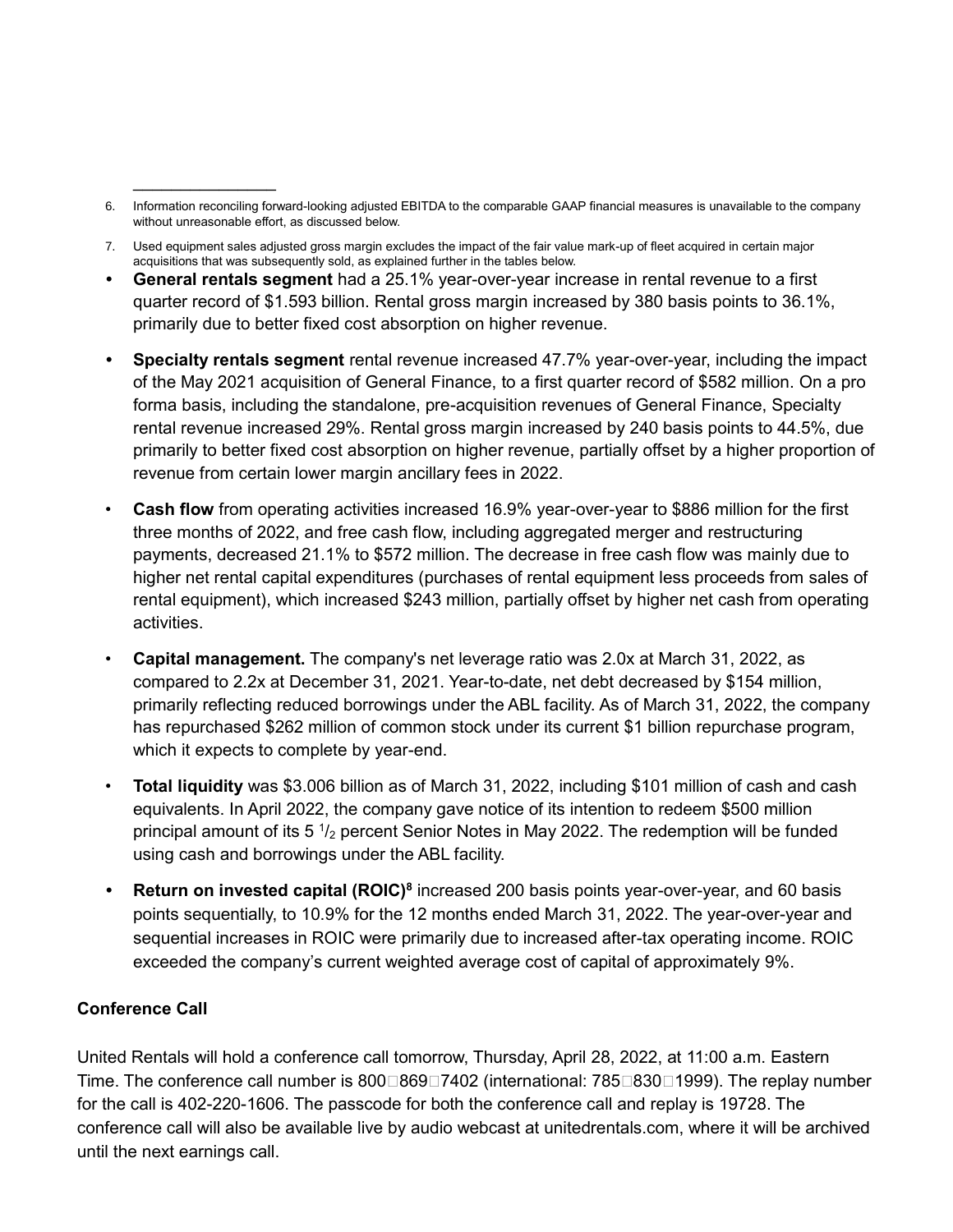### **Non-GAAP Measures**

 $\frac{1}{2}$ 

Free cash flow, earnings before interest, taxes, depreciation and amortization (EBITDA), adjusted EBITDA, and adjusted earnings per share (adjusted EPS) are non-GAAP financial measures as defined under the rules of the SEC. Free cash flow represents net cash provided by operating activities less purchases of, and plus proceeds from, equipment and intangible assets. The equipment and intangible asset purchases and proceeds represent cash flows from investing activities. EBITDA represents the sum of net income, provision for income taxes, interest expense, net, depreciation of rental equipment and non-rental depreciation and amortization. Adjusted EBITDA represents EBITDA plus the sum of the restructuring charges, stock compensation expense, net, and the impact of the fair value mark-up of acquired fleet. Adjusted EPS represents EPS plus the sum of the restructuring charges, the impact on depreciation related to acquired fleet and property and equipment, the impact of the fair value mark-up of acquired fleet and merger related intangible asset amortization. The company believes that: (i) free cash flow provides useful additional information concerning cash flow available to meet future debt service obligations and working capital requirements; (ii) EBITDA and adjusted EBITDA provide useful information about operating performance and period-over-period growth, and help investors gain an understanding of the factors and trends affecting our ongoing cash earnings, from which capital investments are made and debt is serviced; and (iii) adjusted EPS provides useful information concerning future profitability. However, none of these measures should be considered as alternatives to net income, cash flows from operating activities or earnings per share under GAAP as indicators of operating performance or liquidity.

Information reconciling forward-looking adjusted EBITDA to GAAP financial measures is unavailable to the company without unreasonable effort. The company is not able to provide reconciliations of adjusted EBITDA to GAAP financial measures because certain items required for such reconciliations are outside of the company's control and/or cannot be reasonably predicted, such as the provision for income taxes. Preparation of such reconciliations would require a forward-looking balance sheet, statement of income and statement of cash flow, prepared in accordance with GAAP, and such forward-looking financial statements are unavailable to the company without unreasonable effort. The company provides a range for its adjusted EBITDA forecast that it believes will be achieved, however it cannot accurately predict all the components of the adjusted EBITDA calculation. The company provides an adjusted EBITDA forecast

<sup>8.</sup> The company's ROIC metric uses after-tax operating income for the trailing 12 months divided by average stockholders' equity, debt and deferred taxes, net of average cash. To mitigate the volatility related to fluctuations in the company's tax rate from period to period, the U.S. federal corporate statutory tax rate of 21% was used to calculate after-tax operating income.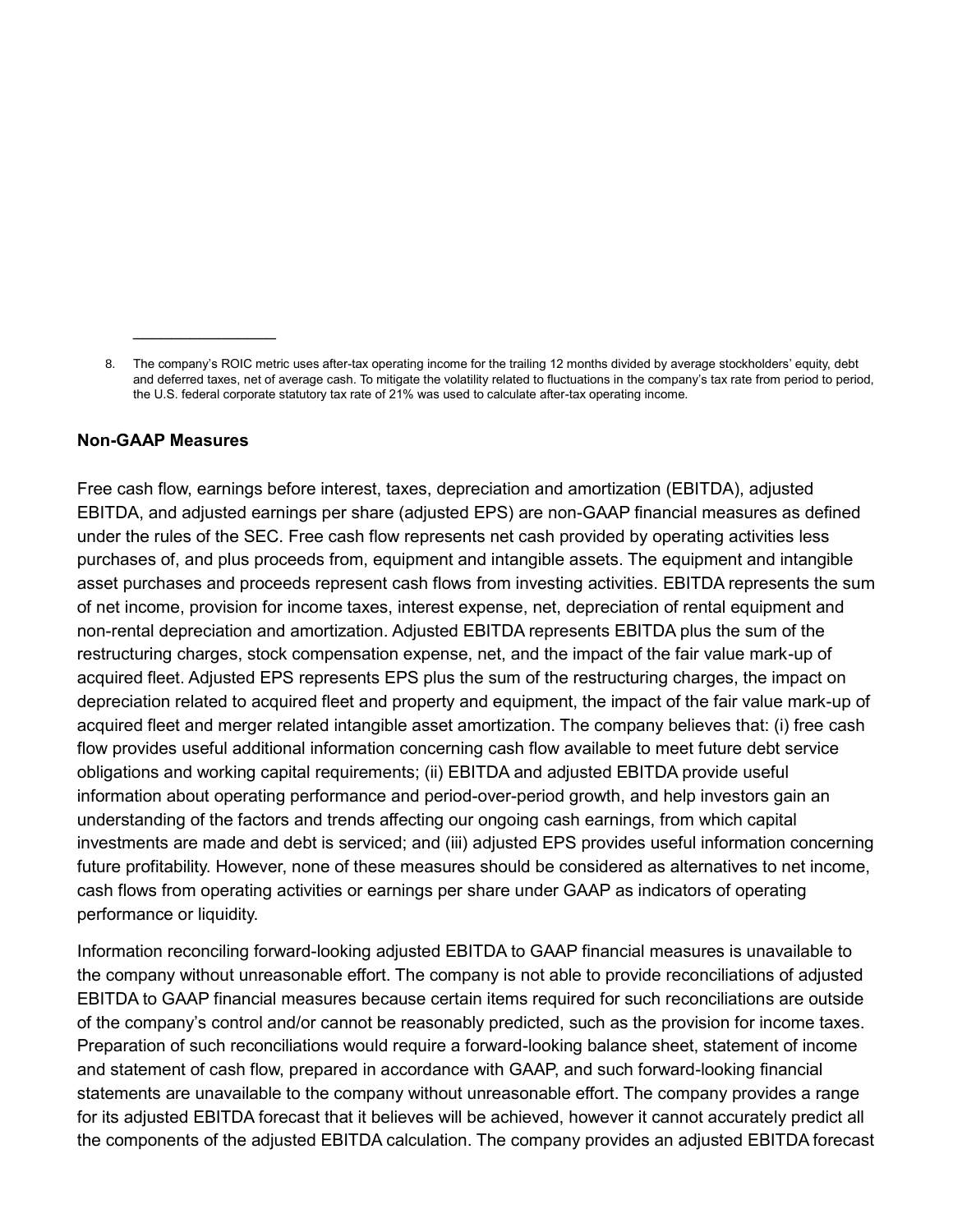because it believes that adjusted EBITDA, when viewed with the company's results under GAAP, provides useful information for the reasons noted above. However, adjusted EBITDA is not a measure of financial performance or liquidity under GAAP and, accordingly, should not be considered as an alternative to net income or cash flow from operating activities as an indicator of operating performance or liquidity.

# **About United Rentals**

United Rentals, Inc. is the largest equipment rental company in the world. The company has an integrated network of 1,301 rental locations in North America, 13 in Europe, 28 in Australia and 18 in New Zealand. In North America, the company operates in 49 states and every Canadian province. The company's approximately 20,850 employees serve construction and industrial customers, utilities, municipalities, homeowners and others. The company offers approximately 4,300 classes of equipment for rent with a total original cost of \$15.97 billion. United Rentals is a member of the Standard & Poor's 500 Index, the Barron's 400 Index and the Russell 3000 Index® and is headquartered in Stamford, Conn. Additional information about United Rentals is available at unitedrentals.com.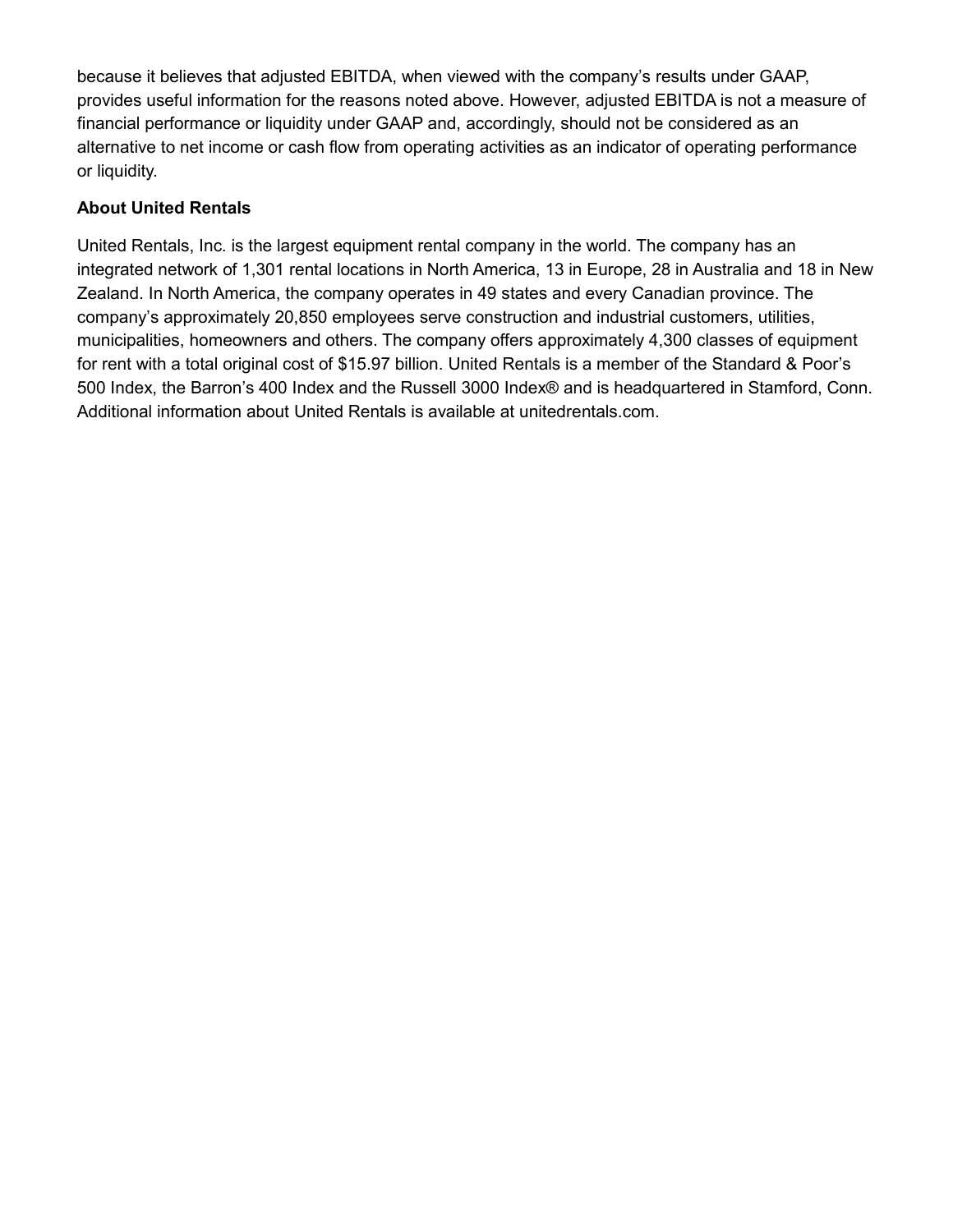## **Forward-Looking Statements**

*This press release contains forward-looking statements within the meaning of Section 21E of the Securities Exchange Act of 1934, as amended, and the Private Securities Litigation Reform Act of 1995, known as the PSLRA. These statements can generally be identified by the use of forward-looking terminology such as "believe," "expect," "may," "will," "should," "seek," "on-track," "plan," "project," "forecast," "intend" or "anticipate," or the negative thereof or comparable terminology, or by discussions of vision, strategy or outlook. These statements are based on current plans, estimates and projections, and, therefore, you should not place undue reliance on them. No forward-looking statement can be guaranteed, and actual results may differ materially from those projected. Factors that could cause actual results to differ materially from those projected include, but are not limited to, the following: (1) the cyclical nature of our business, which is highly sensitive to North American construction and industrial activities; if construction or industrial activity decline, our revenues and, because many of our costs are fixed, our profitability may be adversely affected; (2) uncertainty regarding the ongoing impact of existing and emerging variant strains of the coronavirus (COVID-19) on global economic conditions, and regarding the length of time it will take for the COVID-19 pandemic to ultimately subside. Uncertainty remains regarding the effectiveness of vaccines against COVID-19 (including against emerging variant strains), and the time it will take for the pandemic to subside will also*  be impacted by measures that may in the future be implemented to protect public health; (3) the impact of global *economic conditions (including supply chain constraints, potential trade wars and sanctions and other measures imposed in response to the ongoing conflict in Ukraine) and public health crises and epidemics, such as COVID-19, on us, our customers and our suppliers, in the United States and the rest of the world; (4) rates we charge and time utilization we achieve being less than anticipated; (5) excess fleet in the equipment rental industry; (6) inability to benefit from government spending, including spending associated with infrastructure projects; (7) trends in oil and natural gas could adversely affect the demand for our services and products; (8) competition from existing and new competitors; (9) our significant indebtedness, which requires us to use a substantial portion of our cash flow for debt service and can constrain our flexibility in responding to unanticipated or adverse business conditions; (10) the*  inability to refinance our indebtedness on terms that are favorable to us, including as a result of volatility and *uncertainty in capital markets, or at all; (11) the incurrence of additional debt, which could exacerbate the risks associated with our current level of indebtedness; (12) noncompliance with financial or other covenants in our debt agreements, which could result in our lenders terminating the agreements and requiring us to repay outstanding borrowings; (13) restrictive covenants and amount of borrowings permitted in our debt instruments, which can limit our financial and operational flexibility; (14) inability to access the capital that our businesses or growth plans may require, including as a result of uncertainty in capital or other financial markets; (15) the possibility that companies that we have acquired or may acquire could have undiscovered liabilities or involve other unexpected costs, may strain our management capabilities or may be difficult to integrate; (16) the incurrence of impairment charges; (17) fluctuations in the price of our common stock and inability to complete stock repurchases in the time frame and/or on the terms anticipated; (18) our charter provisions as well as provisions of certain debt agreements and our significant indebtedness may have the effect of making more difficult or otherwise discouraging, delaying or deterring a takeover or other change of control of us; (19) inability to manage credit risk adequately or to collect on contracts with a large number of customers; (20) turnover in our management team and inability to attract and retain key personnel, as well as loss, absenteeism or the inability of employees to work or perform key functions in light of public health crises or epidemics (including COVID-19); (21) costs we incur being more than anticipated, including*  as a result of inflation, and the inability to realize expected savings in the amounts or time frames planned; (22) *inability to obtain equipment and other supplies for our business from our key suppliers on acceptable terms or at all, as a result of supply chain disruptions, insolvency, financial difficulties or other factors; (23) increases in our maintenance and replacement costs and/or decreases in the residual value of our equipment; (24) inability to sell our new or used fleet in the amounts, or at the prices, we expect; (25) risks related to security breaches, cybersecurity attacks, failure to protect personal information, compliance with data protection laws and other significant disruptions in our information technology systems; (26) risks related to climate change and climate change regulation; (27) risks relating to our ability to meet our environmental and social goals, including our greenhouse gas intensity reduction goal; (28) the fact that our holding company structure requires us to depend in part on distributions from subsidiaries and such distributions could be limited by contractual or legal restrictions; (29) shortfalls in our insurance coverage; (30) increases in our loss reserves to address business operations or other claims and any claims that exceed our established levels of reserves; (31) incurrence of additional expenses (including indemnification obligations) and other costs in connection with litigation, regulatory and investigatory matters; (32) the costs of complying with environmental, safety and foreign laws and regulations, as well as other risks associated with non-U.S. operations, including currency exchange risk, and tariffs; (33) the outcome or other potential consequences of regulatory matters and commercial litigation; (34) labor shortages and/or disputes, work*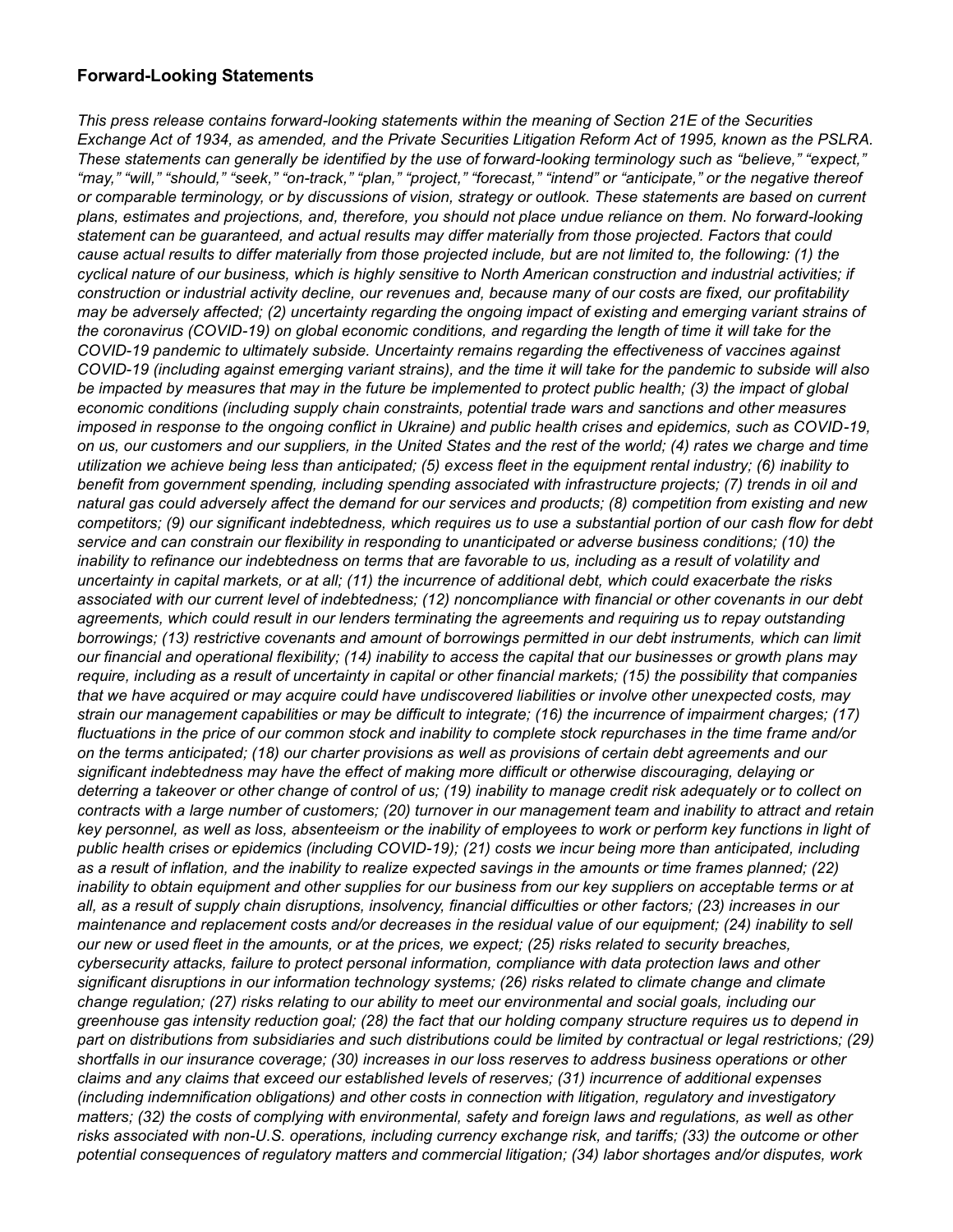*stoppages or other labor difficulties, which may impact our productivity, and potential enactment of new legislation or other changes in law affecting our labor relations or operations generally; and (35) the effect of changes in tax law.* 

*For a more complete description of these and other possible risks and uncertainties, please refer to our Annual Report on Form 10-K for the year ended December 31, 2021, as well as to our subsequent filings with the SEC. The forward-looking statements contained herein speak only as of the date hereof, and we make no commitment to update or publicly release any revisions to forward-looking statements in order to reflect new information or subsequent events, circumstances or changes in expectations.*

**# # #**

# **Contact:**

Ted Grace (203) 618-7122 Cell: (203) 399-8951 tgrace@ur.com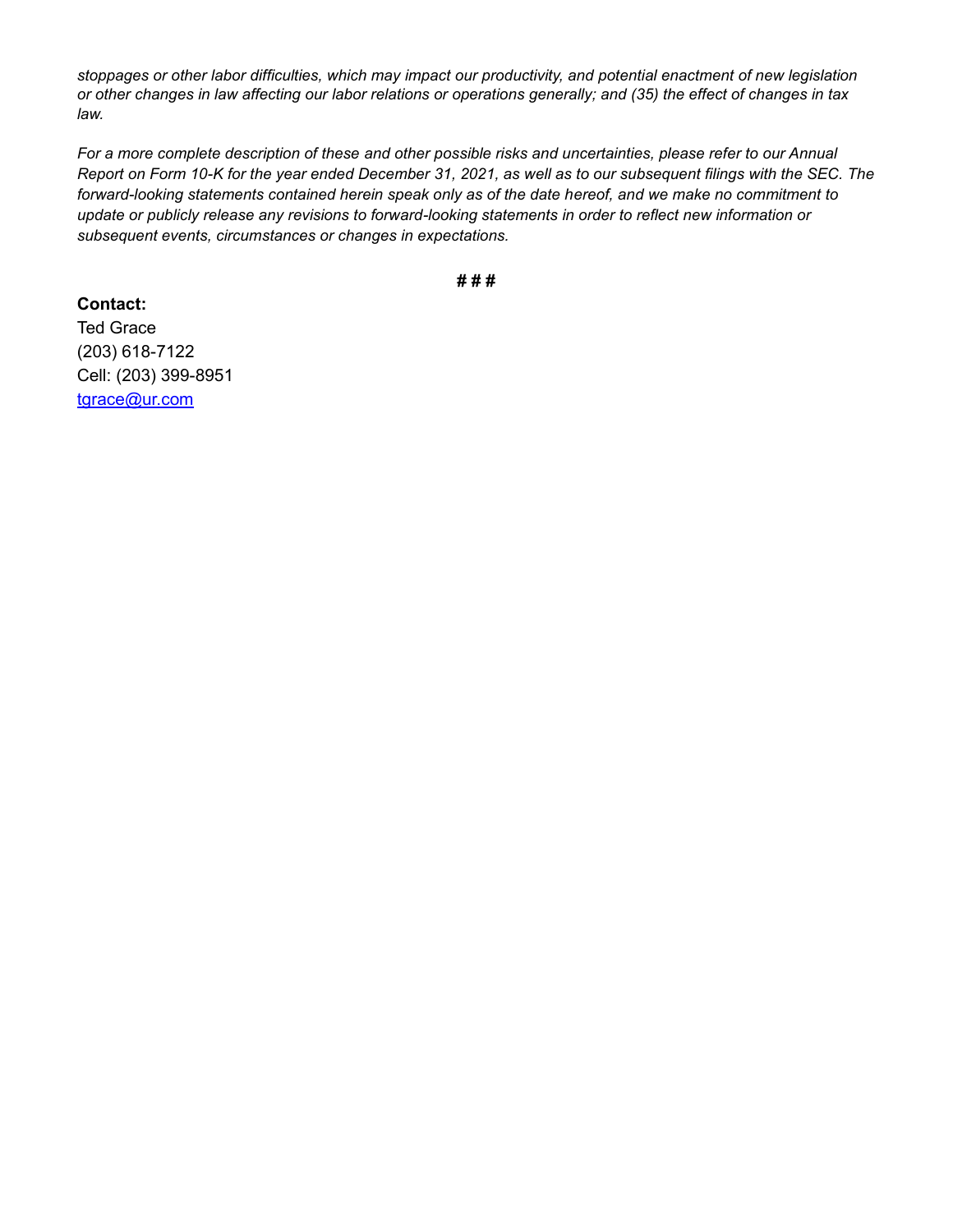### **UNITED RENTALS, INC. CONDENSED CONSOLIDATED STATEMENTS OF INCOME (UNAUDITED) (In millions, except per share amounts)**

|                                                   | <b>Three Months Ended</b> |         |                           |         |
|---------------------------------------------------|---------------------------|---------|---------------------------|---------|
|                                                   | March 31,                 |         |                           |         |
|                                                   |                           | 2022    |                           | 2021    |
| Revenues:                                         |                           |         |                           |         |
| Equipment rentals                                 |                           | \$2,175 |                           | \$1,667 |
| Sales of rental equipment                         |                           | 211     |                           | 267     |
| Sales of new equipment                            |                           | 45      |                           | 49      |
| Contractor supplies sales                         |                           | 29      |                           | 24      |
| Service and other revenues                        |                           | 64      |                           | 50      |
| <b>Total revenues</b>                             |                           | 2,524   |                           | 2,057   |
| Cost of revenues:                                 |                           |         |                           |         |
| Cost of equipment rentals, excluding depreciation |                           | 906     |                           | 715     |
| Depreciation of rental equipment                  |                           | 435     |                           | 375     |
| Cost of rental equipment sales                    |                           | 95      |                           | 164     |
| Cost of new equipment sales                       |                           | 37      |                           | 42      |
| Cost of contractor supplies sales                 |                           | 20      |                           | 17      |
| Cost of service and other revenues                |                           | 39      |                           | 30      |
| <b>Total cost of revenues</b>                     |                           | 1,532   |                           | 1,343   |
| <b>Gross profit</b>                               |                           | 992     |                           | 714     |
| Selling, general and administrative expenses      |                           | 323     |                           | 250     |
| Restructuring charge                              |                           |         |                           | 1       |
| Non-rental depreciation and amortization          |                           | 97      |                           | 91      |
| Operating income                                  |                           | 572     |                           | 372     |
| Interest expense, net                             |                           | 94      |                           | 99      |
| Other income, net                                 |                           | (5)     |                           | (2)     |
| Income before provision for income taxes          |                           | 483     |                           | 275     |
| Provision for income taxes                        |                           | 116     |                           | 72      |
| <b>Net income</b>                                 | $\mathbf{s}$              | 367     | <sup>S</sup>              | 203     |
| Diluted earnings per share                        | \$                        | 5.05    | $\boldsymbol{\mathsf{s}}$ | 2.80    |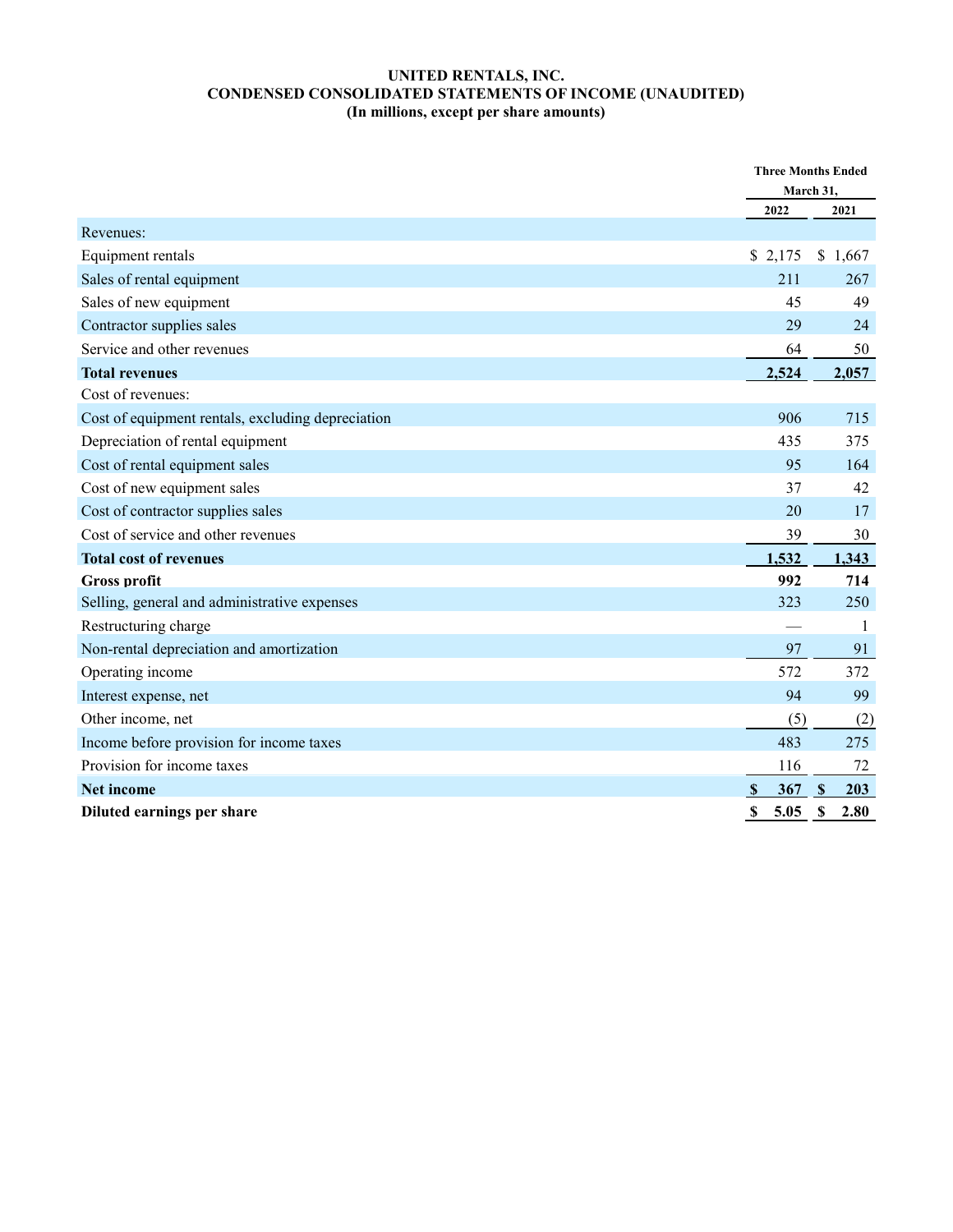### **UNITED RENTALS, INC. CONDENSED CONSOLIDATED BALANCE SHEETS (UNAUDITED) (In millions)**

|                                                          |               | March 31, 2022 |                           | December 31, 2021 |
|----------------------------------------------------------|---------------|----------------|---------------------------|-------------------|
| <b>ASSETS</b>                                            |               |                |                           |                   |
| Cash and cash equivalents                                | \$            | 101            | $\mathcal{S}$             | 144               |
| Accounts receivable, net                                 |               | 1,607          |                           | 1,677             |
| Inventory                                                |               | 179            |                           | 164               |
| Prepaid expenses and other assets                        |               | 123            |                           | 166               |
| Total current assets                                     |               | 2,010          |                           | 2,151             |
| Rental equipment, net                                    |               | 10,604         |                           | 10,560            |
| Property and equipment, net                              |               | 625            |                           | 612               |
| Goodwill                                                 |               | 5,517          |                           | 5,528             |
| Other intangible assets, net                             |               | 583            |                           | 615               |
| Operating lease right-of-use assets                      |               | 792            |                           | 784               |
| Other long-term assets                                   |               | 38             |                           | 42                |
| <b>Total assets</b>                                      | $\mathbf{\$}$ | 20,169         | $\mathbf{s}$              | 20,292            |
| <b>LIABILITIES AND STOCKHOLDERS' EQUITY</b>              |               |                |                           |                   |
| Short-term debt and current maturities of long-term debt | \$            | 960            | $\mathcal{S}$             | 906               |
| Accounts payable                                         |               | 828            |                           | 816               |
| Accrued expenses and other liabilities                   |               | 809            |                           | 881               |
| Total current liabilities                                |               | 2,597          |                           | 2,603             |
| Long-term debt                                           |               | 8,528          |                           | 8,779             |
| Deferred taxes                                           |               | 2,188          |                           | 2,154             |
| Operating lease liabilities                              |               | 625            |                           | 621               |
| Other long-term liabilities                              |               | 147            |                           | 144               |
| <b>Total liabilities</b>                                 |               | 14,085         |                           | 14,301            |
| Common stock                                             |               | 1              |                           |                   |
| Additional paid-in capital                               |               | 2,535          |                           | 2,567             |
| Retained earnings                                        |               | 7,918          |                           | 7,551             |
| Treasury stock                                           |               | (4,219)        |                           | (3,957)           |
| Accumulated other comprehensive loss                     |               | (151)          |                           | (171)             |
| <b>Total stockholders' equity</b>                        |               | 6,084          |                           | 5,991             |
| Total liabilities and stockholders' equity               | \$            | 20,169         | $\boldsymbol{\mathsf{S}}$ | 20,292            |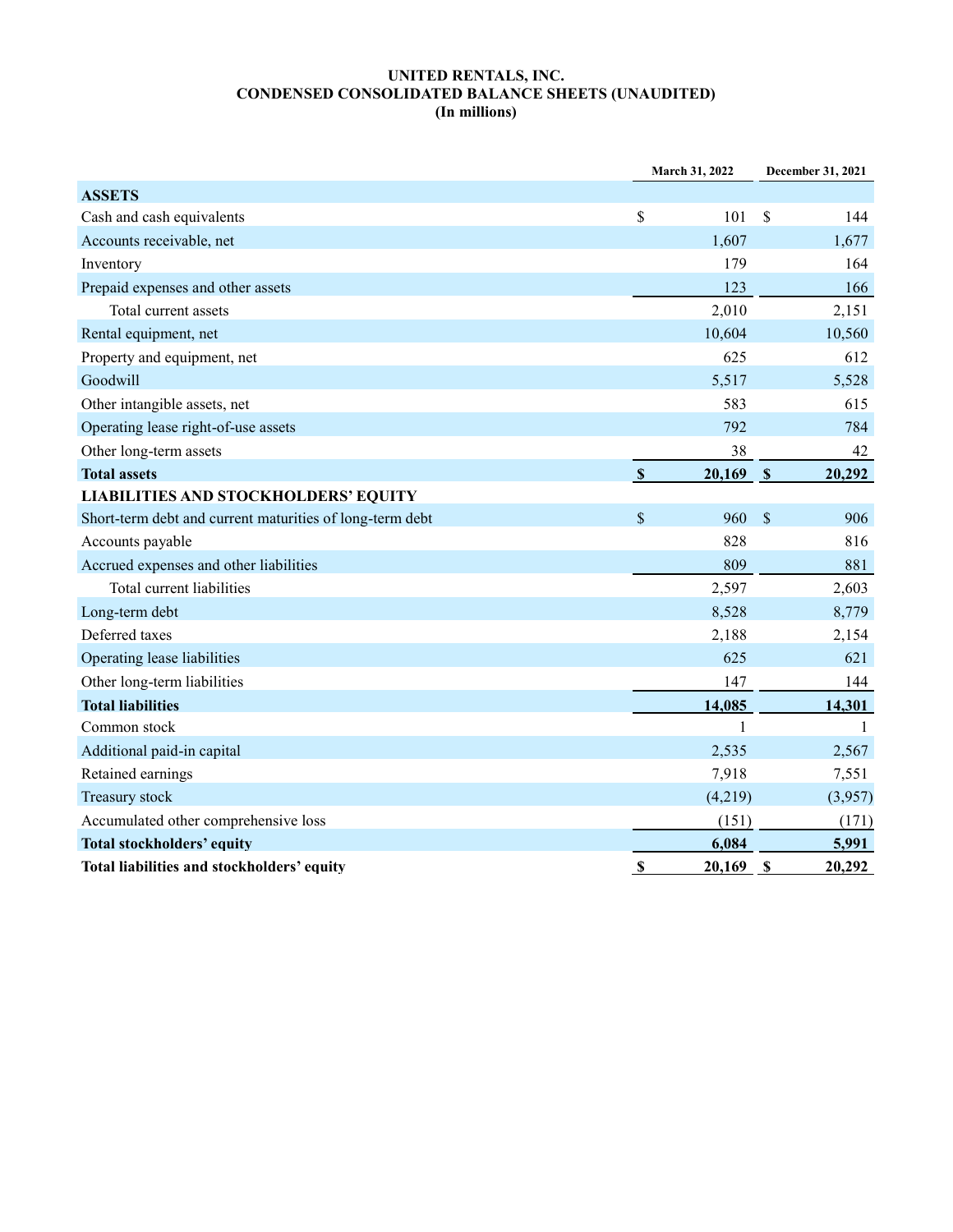# **UNITED RENTALS, INC. CONDENSED CONSOLIDATED STATEMENTS OF CASH FLOWS (UNAUDITED)**

### **(In millions)**

|                                                                                                                                                  | <b>Three Months Ended</b><br>March 31, |           |               |         |
|--------------------------------------------------------------------------------------------------------------------------------------------------|----------------------------------------|-----------|---------------|---------|
|                                                                                                                                                  | 2022                                   |           |               | 2021    |
| <b>Cash Flows From Operating Activities:</b>                                                                                                     |                                        |           |               |         |
| Net income                                                                                                                                       | \$                                     | 367       | <sup>\$</sup> | 203     |
| Adjustments to reconcile net income to net cash provided by operating activities:                                                                |                                        |           |               |         |
| Depreciation and amortization                                                                                                                    |                                        | 532       |               | 466     |
| Amortization of deferred financing costs and original issue discounts                                                                            |                                        | 3         |               | 3       |
| Gain on sales of rental equipment                                                                                                                |                                        | (116)     |               | (103)   |
| Gain on sales of non-rental equipment                                                                                                            |                                        | (2)       |               | (1)     |
| Insurance proceeds from damaged equipment                                                                                                        |                                        | (7)       |               | (7)     |
| Stock compensation expense, net                                                                                                                  |                                        | 24        |               | 21      |
| Restructuring charge                                                                                                                             |                                        |           |               | -1      |
| Increase in deferred taxes                                                                                                                       |                                        | 37        |               | 3       |
| Changes in operating assets and liabilities, net of amounts acquired:                                                                            |                                        |           |               |         |
| Decrease in accounts receivable                                                                                                                  |                                        | 76        |               | 63      |
| (Increase) decrease in inventory                                                                                                                 |                                        | (13)      |               | 11      |
| Decrease in prepaid expenses and other assets                                                                                                    |                                        | 61        |               | 23      |
| Increase in accounts payable                                                                                                                     |                                        | 10        |               | 96      |
| Decrease in accrued expenses and other liabilities                                                                                               |                                        | (86)      |               | (21)    |
| Net cash provided by operating activities                                                                                                        |                                        | 886       |               | 758     |
| <b>Cash Flows From Investing Activities:</b>                                                                                                     |                                        |           |               |         |
| Purchases of rental equipment                                                                                                                    |                                        | (482)     |               | (295)   |
| Purchases of non-rental equipment and intangible assets                                                                                          |                                        | (55)      |               | (19)    |
| Proceeds from sales of rental equipment                                                                                                          |                                        | 211       |               | 267     |
| Proceeds from sales of non-rental equipment                                                                                                      |                                        | 5         |               | 7       |
| Insurance proceeds from damaged equipment                                                                                                        |                                        | 7         |               | 7       |
| Purchases of other companies, net of cash acquired                                                                                               |                                        | (77)      |               | (1)     |
| Purchases of investments                                                                                                                         |                                        | (3)       |               |         |
| Net cash used in investing activities                                                                                                            |                                        | (394)     |               | (34)    |
| <b>Cash Flows From Financing Activities:</b>                                                                                                     |                                        |           |               |         |
| Proceeds from debt                                                                                                                               |                                        | 1,155     |               | 1,091   |
| Payments of debt                                                                                                                                 |                                        | (1,372)   |               | (1,710) |
| Common stock repurchased (1)                                                                                                                     |                                        | (318)     |               | (30)    |
| Net cash used in financing activities                                                                                                            |                                        | (535)     |               | (649)   |
| Effect of foreign exchange rates                                                                                                                 |                                        |           |               |         |
| Net (decrease) increase in cash and cash equivalents                                                                                             |                                        | (43)      |               | 76      |
| Cash and cash equivalents at beginning of period                                                                                                 |                                        | 144       |               | 202     |
| Cash and cash equivalents at end of period                                                                                                       |                                        | 101S      |               | 278     |
| Supplemental disclosure of cash flow information:                                                                                                |                                        |           |               |         |
| Cash paid for income taxes, net                                                                                                                  | $\boldsymbol{\mathsf{S}}$              | 10<br>149 | -S            | 6       |
| Cash paid for interest<br>(1) We have a \$1 billion share repurchase program that commenced in the first quarter of $2022$ and is expected to be |                                        |           |               | 167     |

(1) We have a \$1 billion share repurchase program that commenced in the first quarter of 2022 and is expected to be completed in 2022. The common stock repurchases include i) shares repurchased pursuant to our share repurchase program and ii) shares withheld to satisfy tax withholding obligations upon the vesting of restricted stock unit awards.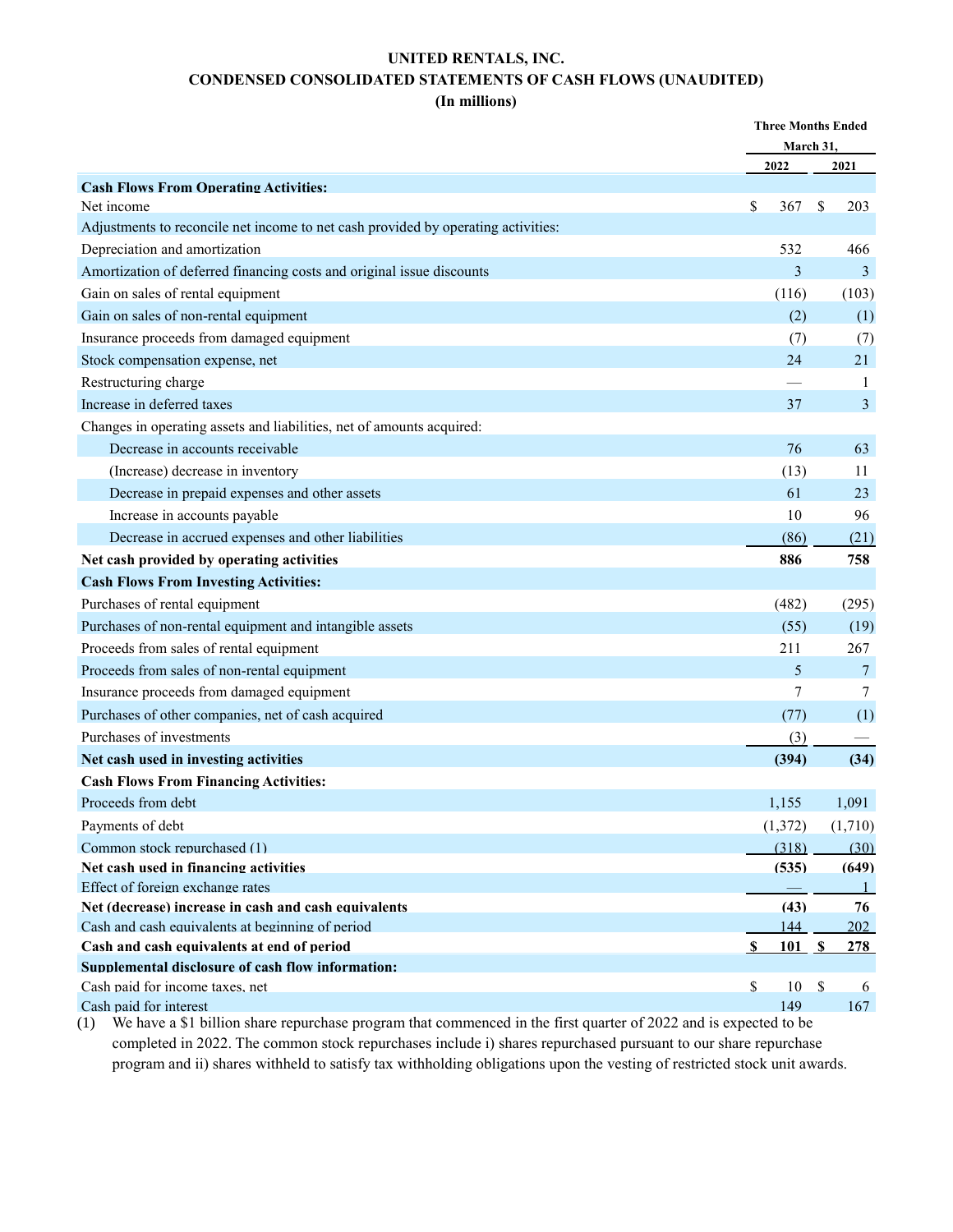### **UNITED RENTALS, INC. RENTAL REVENUE**

Fleet productivity is a comprehensive metric that provides greater insight into the decisions made by our managers in support of growth and returns. Specifically, we seek to optimize the interplay of rental rates, time utilization and mix in driving rental revenue. Fleet productivity aggregates, in one metric, the impact of changes in rates, utilization and mix on owned equipment rental revenue.

We believe that this metric is useful in assessing the effectiveness of our decisions on rates, time utilization and mix, particularly as they support the creation of shareholder value. The table below shows the components of the year-overyear change in rental revenue using the fleet productivity methodology:

|                                   | Year-over-<br>vear change<br>in average<br><b>OEC</b> | <b>Assumed year-</b><br>over-vear<br>inflation<br>impact(1) | Fleet<br>productivity (2) | Contribution<br>from ancillary<br>and re-rent<br>revenue $(3)$ | Total<br>change in<br>rental<br>revenue |
|-----------------------------------|-------------------------------------------------------|-------------------------------------------------------------|---------------------------|----------------------------------------------------------------|-----------------------------------------|
| Three Months Ended March 31, 2022 | $16.4\%$                                              | $(1.5)\%$                                                   | 13.0%                     | $2.6\%$                                                        | 30.5%                                   |

Please refer to our First Quarter 2022 Investor Presentation for additional detail on fleet productivity.

- (1) Reflects the estimated impact of inflation on the revenue productivity of fleet based on OEC, which is recorded at cost.
- (2) Reflects the combined impact of changes in rental rates, time utilization and mix on owned equipment rental revenue. Changes in customers, fleet, geographies and segments all contribute to changes in mix.
- (3) Reflects the combined impact of changes in other types of equipment rental revenue: ancillary and re-rent (excludes owned equipment rental revenue).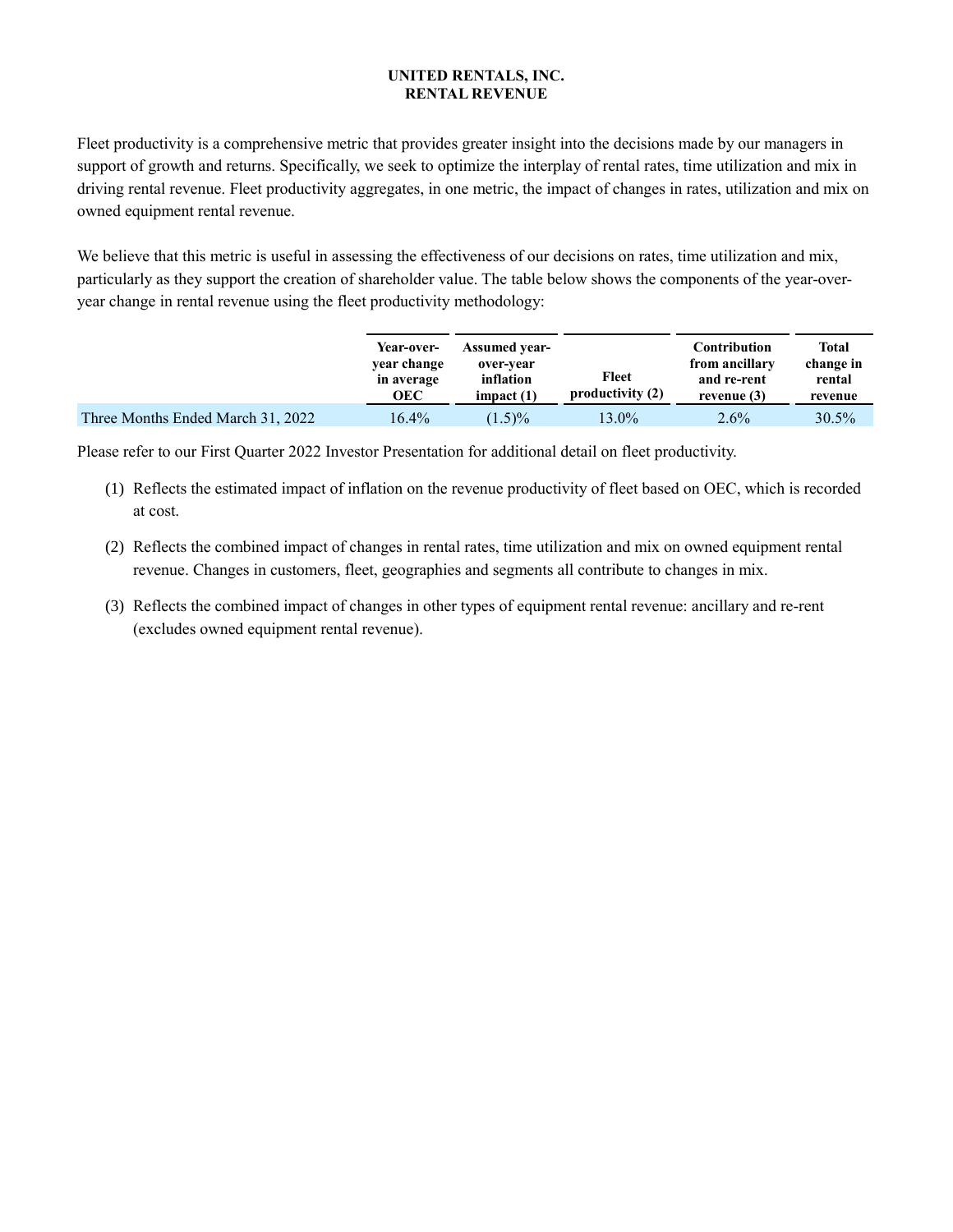### **UNITED RENTALS, INC. SEGMENT PERFORMANCE (\$ in millions)**

|                                                   | <b>Three Months Ended</b> |         |         |
|---------------------------------------------------|---------------------------|---------|---------|
|                                                   | March 31,                 |         |         |
|                                                   | 2022                      | 2021    | Change  |
| <b>General Rentals</b>                            |                           |         |         |
| Reportable segment equipment rentals revenue      | \$1,593                   | \$1,273 | 25.1%   |
| Reportable segment equipment rentals gross profit | 575                       | 411     | 39.9%   |
| Reportable segment equipment rentals gross margin | $36.1\%$                  | 32.3%   | 380 bps |
| <b>Specialty</b>                                  |                           |         |         |
| Reportable segment equipment rentals revenue      | \$582                     | \$394   | 47.7%   |
| Reportable segment equipment rentals gross profit | 259                       | 166     | 56.0%   |
| Reportable segment equipment rentals gross margin | 44.5%                     | 42.1%   | 240 bps |
| <b>Total United Rentals</b>                       |                           |         |         |
| Total equipment rentals revenue                   | \$2,175                   | \$1,667 | 30.5%   |
| Total equipment rentals gross profit              | 834                       | 577     | 44.5%   |
| Total equipment rentals gross margin              | 38.3%                     | 34.6%   | 370 bps |

### **UNITED RENTALS, INC. DILUTED EARNINGS PER SHARE CALCULATION (In millions, except per share data)**

|                                                                                    | <b>Three Months Ended</b> |           |  |      |
|------------------------------------------------------------------------------------|---------------------------|-----------|--|------|
|                                                                                    |                           | March 31, |  |      |
|                                                                                    |                           | 2022      |  | 2021 |
| Numerator:                                                                         |                           |           |  |      |
| Net income available to common stockholders                                        | S.                        | 367       |  | 203  |
| Denominator:                                                                       |                           |           |  |      |
| Denominator for basic earnings per share—weighted-average common shares            |                           | 72.4      |  | 72.3 |
| Effect of dilutive securities:                                                     |                           |           |  |      |
| Employee stock options                                                             |                           |           |  |      |
| Restricted stock units                                                             |                           | 0.3       |  | 0.4  |
| Denominator for diluted earnings per share—adjusted weighted-average common shares |                           | 72.7      |  | 72.7 |
| Diluted earnings per share                                                         |                           | \$5.05    |  | 2.80 |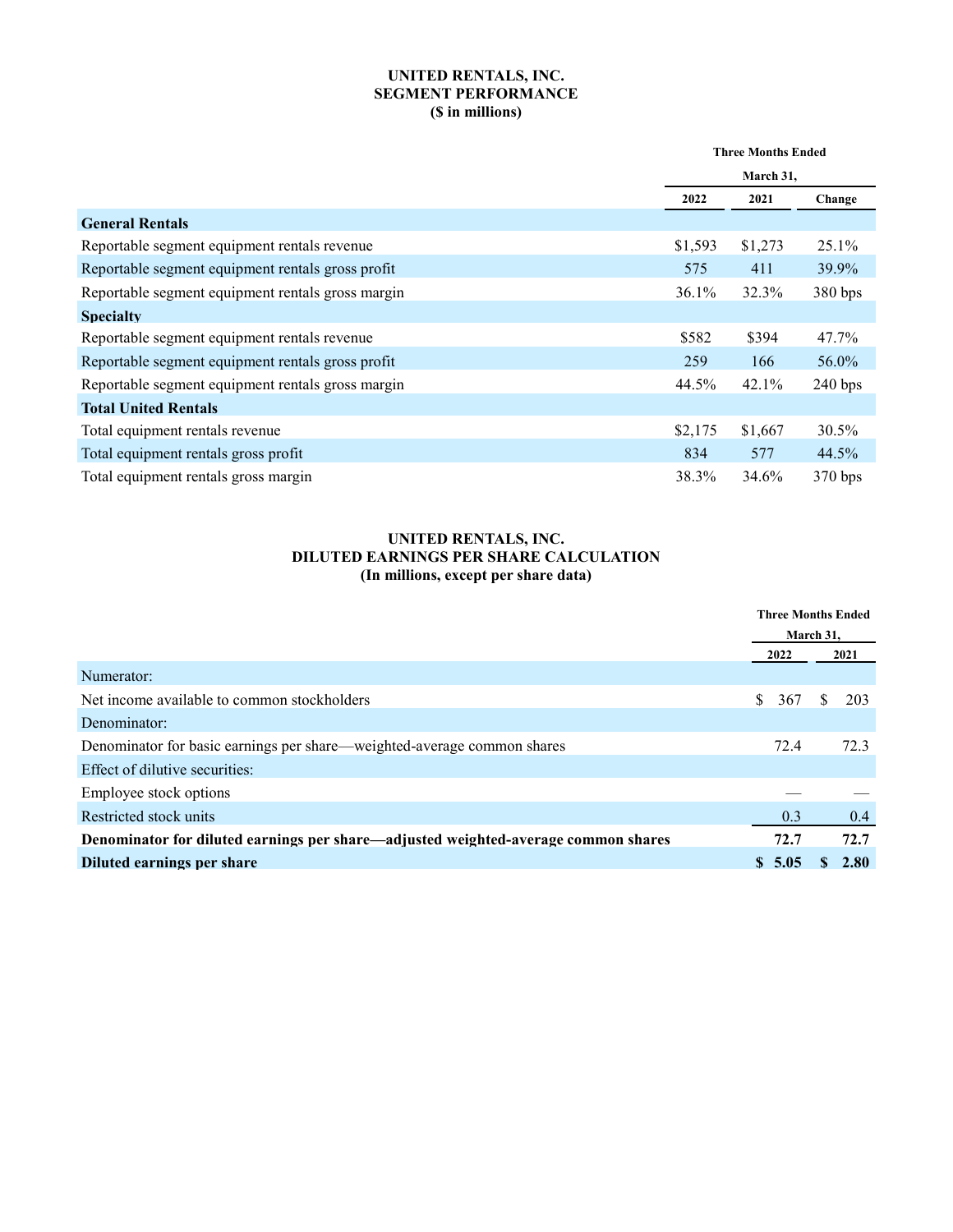### **UNITED RENTALS, INC. ADJUSTED EARNINGS PER SHARE GAAP RECONCILIATION**

We define "earnings per share – adjusted" as the sum of earnings per share – GAAP, as-reported plus the impact of the following special items: merger related intangible asset amortization, impact on depreciation related to acquired fleet and property and equipment, impact of the fair value mark-up of acquired fleet and restructuring charge. Management believes that earnings per share - adjusted provides useful information concerning future profitability. However, earnings per share - adjusted is not a measure of financial performance under GAAP. Accordingly, earnings per share - adjusted should not be considered an alternative to GAAP earnings per share. The table below provides a reconciliation between earnings per share – GAAP, as-reported, and earnings per share – adjusted.

|                                                                                 |          | <b>Three Months Ended</b><br>March 31, |
|---------------------------------------------------------------------------------|----------|----------------------------------------|
|                                                                                 | 2022     | 2021                                   |
| Earnings per share - GAAP, as-reported                                          | \$5.05   | \$2.80                                 |
| After-tax impact of:                                                            |          |                                        |
| Merger related intangible asset amortization (2)                                | 0.52     | 0.50                                   |
| Impact on depreciation related to acquired fleet and property and equipment (3) | 0.10     | 0.02                                   |
| Impact of the fair value mark-up of acquired fleet (4)                          | 0.06     | 0.12                                   |
| Restructuring charge (5)                                                        |          | 0.01                                   |
| Earnings per share - adjusted                                                   | \$5.73   | \$3.45                                 |
| Tax rate applied to above adjustments (1)                                       | $25.3\%$ | 25.3 %                                 |

(1) The tax rates applied to the adjustments reflect the statutory rates in the applicable entities.

(2) Reflects the amortization of the intangible assets acquired in the major acquisitions completed since 2012 that significantly impacted our operations (the "major acquisitions," each of which had annual revenues of over \$200 million prior to acquisition).

- (3) Reflects the impact of extending the useful lives of equipment acquired in certain major acquisitions, net of the impact of additional depreciation associated with the fair value mark-up of such equipment.
- (4) Reflects additional costs recorded in cost of rental equipment sales associated with the fair value mark-up of rental equipment acquired in certain major acquisitions and subsequently sold.
- (5) Primarily reflects severance and branch closure charges associated with our closed restructuring programs. We only include such costs that are part of a restructuring program as restructuring charges. Since the first such restructuring program was initiated in 2008, we have completed six restructuring programs. We have cumulatively incurred total restructuring charges of \$352 million under our restructuring programs.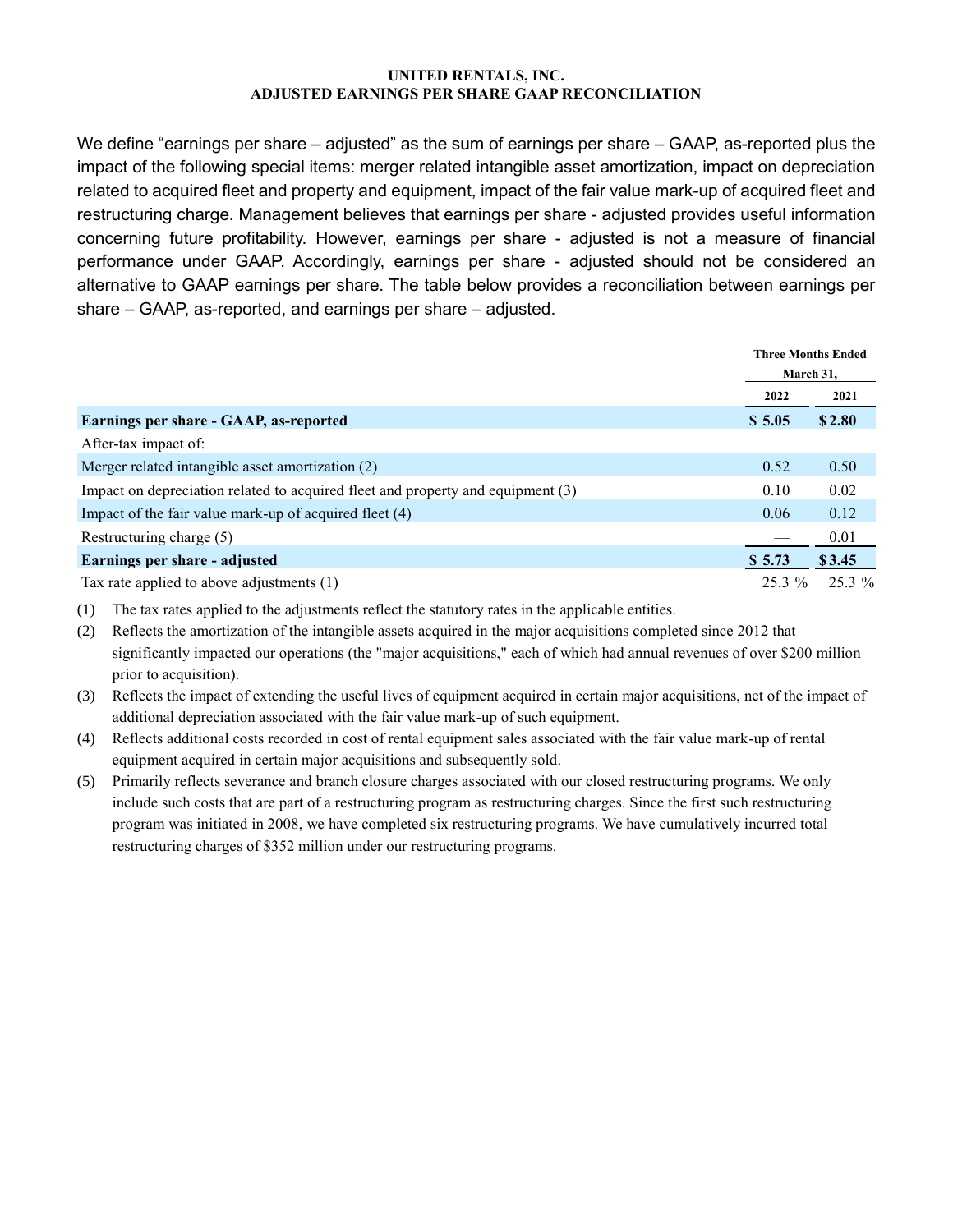## **UNITED RENTALS, INC. EBITDA AND ADJUSTED EBITDA GAAP RECONCILIATIONS (In millions)**

EBITDA represents the sum of net income, provision for income taxes, interest expense, net, depreciation of rental equipment, and non-rental depreciation and amortization. Adjusted EBITDA represents EBITDA plus the sum of the restructuring charges, stock compensation expense, net, and the impact of the fair value mark-up of acquired fleet. These items are excluded from adjusted EBITDA internally when evaluating our operating performance and for strategic planning and forecasting purposes, and allow investors to make a more meaningful comparison between our core business operating results over different periods of time, as well as with those of other similar companies. The net income and adjusted EBITDA margins represent net income or adjusted EBITDA divided by total revenue. Management believes that EBITDA and adjusted EBITDA, when viewed with the company's results under GAAP and the accompanying reconciliation, provide useful information about operating performance and period-over-period growth, and provide additional information that is useful for evaluating the operating performance of our core business without regard to potential distortions. Additionally, management believes that EBITDA and adjusted EBITDA help investors gain an understanding of the factors and trends affecting our ongoing cash earnings, from which capital investments are made and debt is serviced.

The table below provides a reconciliation between net income and EBITDA and adjusted EBITDA.

|                                                        |          | <b>Three Months Ended</b> |
|--------------------------------------------------------|----------|---------------------------|
|                                                        |          | March 31,                 |
|                                                        | 2022     | 2021                      |
| Net income                                             | \$367    | \$203                     |
| Provision for income taxes                             | 116      | 72                        |
| Interest expense, net                                  | 94       | 99                        |
| Depreciation of rental equipment                       | 435      | 375                       |
| Non-rental depreciation and amortization               | 97       | 91                        |
| <b>EBITDA</b>                                          | \$1,109  | \$840                     |
| Restructuring charge (1)                               |          |                           |
| Stock compensation expense, net (2)                    | 24       | 21                        |
| Impact of the fair value mark-up of acquired fleet (3) | 6        | 11                        |
| <b>Adjusted EBITDA</b>                                 | \$1,139  | \$873                     |
| Net income margin                                      | 14.5%    | 9.9%                      |
| Adjusted EBITDA margin                                 | 45.1 $%$ | 42.4 %                    |

(1) Primarily reflects severance and branch closure charges associated with our closed restructuring programs. We only include such costs that are part of a restructuring program as restructuring charges. Since the first such restructuring program was initiated in 2008, we have completed six restructuring programs. We have cumulatively incurred total restructuring charges of \$352 million under our restructuring programs.

- (2) Represents non-cash, share-based payments associated with the granting of equity instruments.
- (3) Reflects additional costs recorded in cost of rental equipment sales associated with the fair value mark-up of rental equipment acquired in certain major acquisitions and subsequently sold.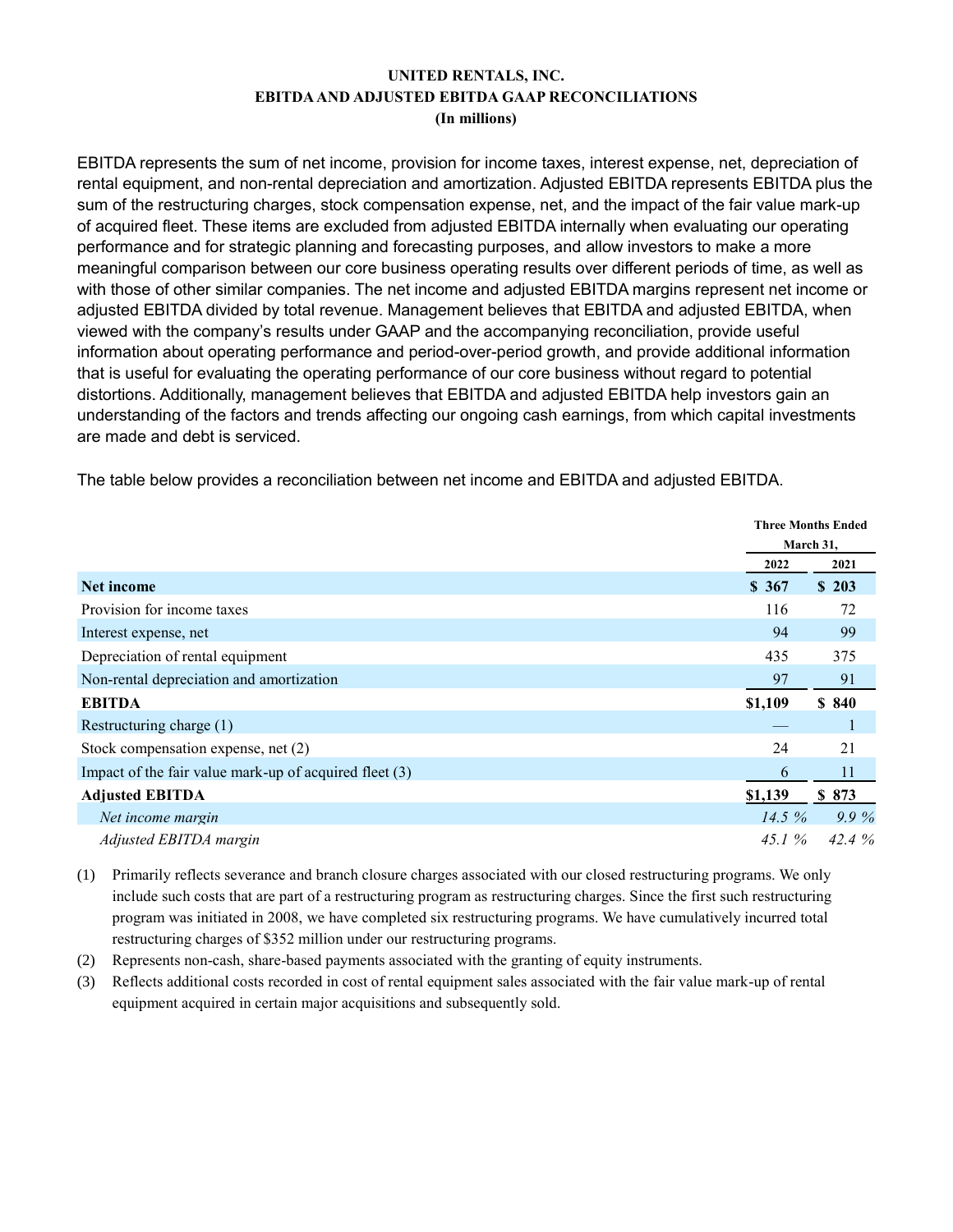#### **UNITED RENTALS, INC.**

#### **EBITDA AND ADJUSTED EBITDA GAAP RECONCILIATIONS (continued)**

**(In millions)**

The table below provides a reconciliation between net cash provided by operating activities and EBITDA and adjusted EBITDA.

|                                                                                                                             |      |                |               | <b>Three Months Ended</b><br>March 31, |  |
|-----------------------------------------------------------------------------------------------------------------------------|------|----------------|---------------|----------------------------------------|--|
|                                                                                                                             | 2022 |                |               | 2021                                   |  |
| Net cash provided by operating activities                                                                                   |      | \$86           | <sup>\$</sup> | 758                                    |  |
| Adjustments for items included in net cash provided by operating activities but excluded from the<br>calculation of EBITDA: |      |                |               |                                        |  |
| Amortization of deferred financing costs and original issue discounts                                                       |      | (3)            |               | (3)                                    |  |
| Gain on sales of rental equipment                                                                                           |      | 116            |               | 103                                    |  |
| Gain on sales of non-rental equipment                                                                                       |      | $\mathfrak{D}$ |               |                                        |  |
| Insurance proceeds from damaged equipment                                                                                   |      | 7              |               | 7                                      |  |
| Restructuring charge (1)                                                                                                    |      |                |               | (1)                                    |  |
| Stock compensation expense, net (2)                                                                                         |      | (24)           |               | (21)                                   |  |
| Changes in assets and liabilities                                                                                           |      | (34)           |               | (177)                                  |  |
| Cash paid for interest                                                                                                      |      | 149            |               | 167                                    |  |
| Cash paid for income taxes, net                                                                                             |      | 10             |               | 6                                      |  |
| <b>EBITDA</b>                                                                                                               |      | \$1,109        | S             | 840                                    |  |
| Add back:                                                                                                                   |      |                |               |                                        |  |
| Restructuring charge (1)                                                                                                    |      |                |               |                                        |  |
| Stock compensation expense, net (2)                                                                                         |      | 24             |               | 21                                     |  |
| Impact of the fair value mark-up of acquired fleet $(3)$                                                                    |      | 6              |               | 11                                     |  |
| <b>Adjusted EBITDA</b>                                                                                                      |      | \$1,139        | -S            | 873                                    |  |

(1) Primarily reflects severance and branch closure charges associated with our closed restructuring programs. We only include such costs that are part of a restructuring program as restructuring charges. Since the first such restructuring program was initiated in 2008, we have completed six restructuring programs. We have cumulatively incurred total restructuring charges of \$352 million under our restructuring programs.

(2) Represents non-cash, share-based payments associated with the granting of equity instruments.

(3) Reflects additional costs recorded in cost of rental equipment sales associated with the fair value mark-up of rental equipment acquired in certain major acquisitions and subsequently sold.